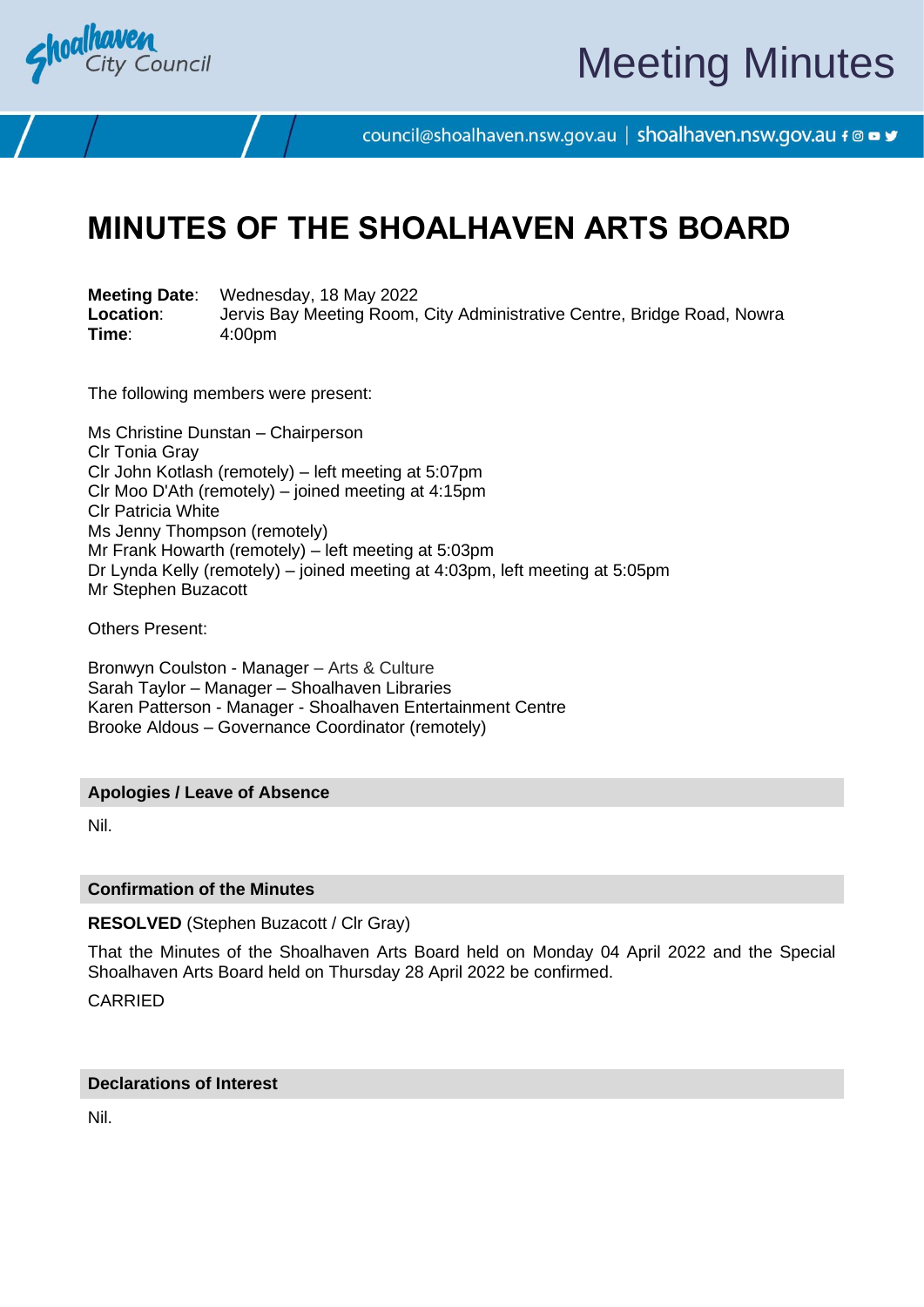

### **REPORTS**

| AB22.19 Update on Actions - April 2022 | <b>HPERM Ref:</b> |
|----------------------------------------|-------------------|
|                                        | D22/194313        |

#### **Recommendation (Item to be determined under delegated authority)**

That the Shoalhaven Arts Board receive the Update on Actions report for information.

#### **RESOLVED** (Clr Gray / Clr White)

That the Shoalhaven Arts Board receive the Update on Actions report for information. CARRIED

| AB22.20 Council Policy Revisions - Shoalhaven Libraries - | <b>HPERM Ref:</b> |
|-----------------------------------------------------------|-------------------|
| <b>Operations Policy</b>                                  | D22/180270        |

#### **Recommendation**

That Council adopt the revisions of the Shoalhaven Libraries Operations Policy.

#### **RECOMMENDATION** (Jenny Thompson / Christine Dunstan)

That Council adopt the revisions of the Shoalhaven Libraries Operations Policy.

CARRIED

| AB22.21 Council Policy Revisions - Shoalhaven Libraries - | <b>HPERM Ref:</b> |
|-----------------------------------------------------------|-------------------|
| <b>Children's Policy</b>                                  | D22/180349        |

#### **Recommendation**

That Council adopt the revisions of the Shoalhaven Libraries Children's Policy.

#### **RECOMMENDATION** (Frank Howarth / Clr Kotlash)

That Council adopt the revisions of the Shoalhaven Libraries Children's Policy.

CARRIED

| AB22.22 Council Policy Revisions - Internet Usage Policy | <b>HPERM Ref:</b> |
|----------------------------------------------------------|-------------------|
|                                                          | D22/195566        |

#### **Recommendation**

That Council adopt the revisions of the Shoalhaven Libraries Internet Usage Policy.

#### **RECOMMENDATION** (Clr Kotlash / Jenny Thompson)

That Council adopt the revisions of the Shoalhaven Libraries Internet Usage Policy.

CARRIED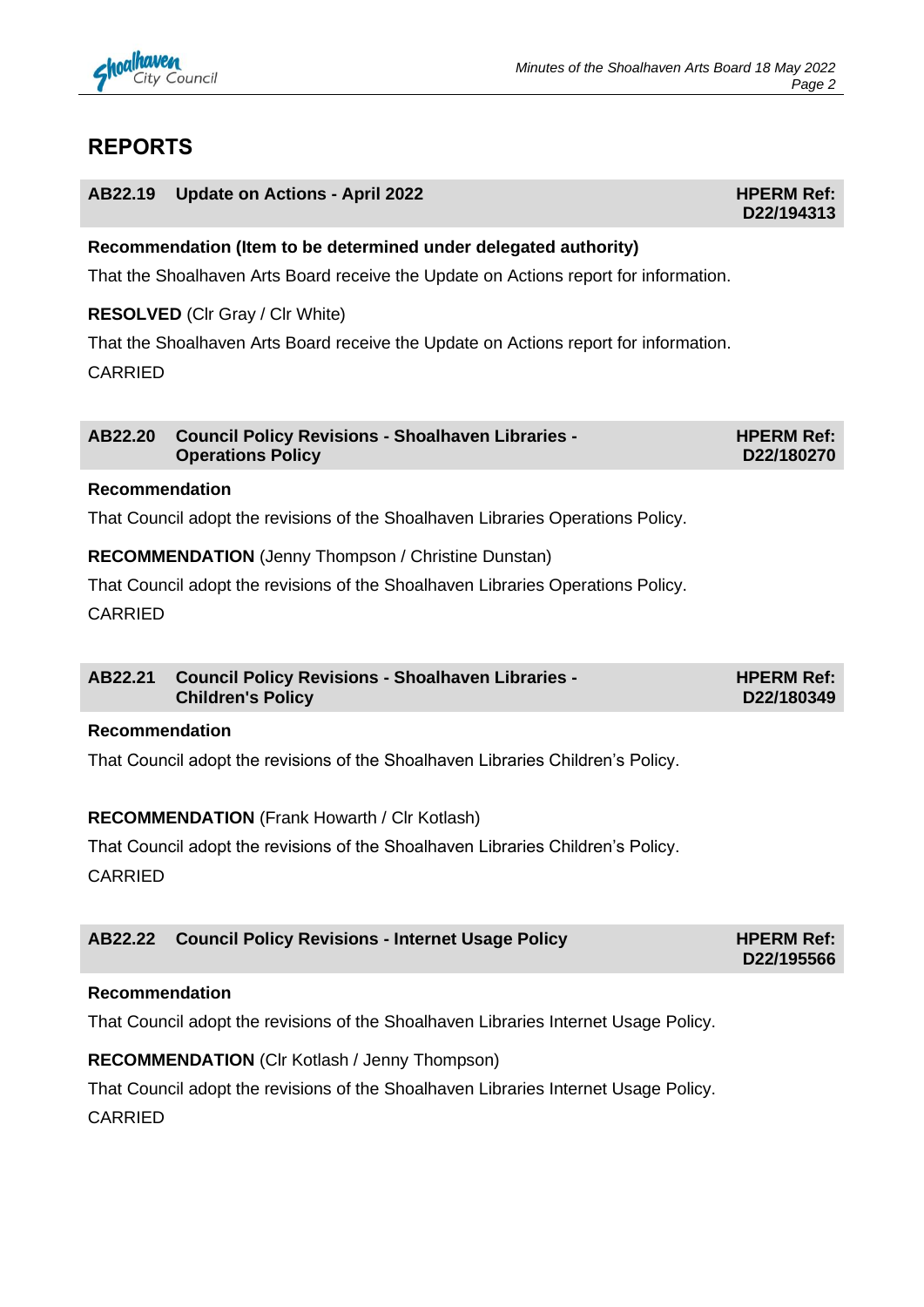

#### **AB22.23** Shoalhaven Libraries - Update **Material Control of the HPERM Ref:**

## **D22/181137**

Sarah Taylor – Manager – Shoalhaven Libraries provided an update to the Board.

- People are slowly coming back to the Libraries and the Library activities are generating a lot of interest.
- Sanctuary Point Library is progressing well, and aiming to have construction documents completed and out to tender towards the final quarter (September) 2022.
- The outcome of the Building Better Regions Fund Grant application for \$8.5 million will be known by mid-June.

**Action – Sarah Taylor to forward the page showing the Sanctuary Point flyover from the "Get Involved" link to Shoalhaven Arts Board members.**

#### **Post meeting note – this was sent by Governance on 22 May 2022.**

#### **Recommendation (Item to be determined under delegated authority)**

That the Shoalhaven Arts Board receive the Shoalhaven Libraries Update report for information.

#### **RESOLVED** (Clr Gray / Clr Kotlash)

That the Shoalhaven Arts Board receive the Shoalhaven Libraries Update report for information. CARRIED

Note: Clr D'Ath joined the meeting (remotely), the time being 4:15pm

| AB22.24 Shoalhaven Arts Board - Expression of Interest - | <b>HPERM Ref:</b> |
|----------------------------------------------------------|-------------------|
| <b>Appointment of Community Members</b>                  | D22/183472        |

Sarah Taylor – Manager – Shoalhaven Libraries advised that there were four applications received as a result of the Expression of Interest advertisement.

The applicants were interviewed by the Selection Panel, which comprised of Sarah Taylor - Manager – Shoalhaven Libraries, Christine Dunstan – Chairperson, Shoalhaven Arts Board and Brett Adlington, CEO of Museums & Galleries NSW.

From the interview process, the Selection Panel have agreed on the appointment of the following applicants to the Shoalhaven Arts Board, subject to endorsement by the Shoalhaven Arts Board at today's meeting:

- 1. Kate Dezarnaulds Community Member
- 2. Bonnie Porter Greene Community Member
- 3. Drew Longbottom Aboriginal Community Member

Christine Dunstan wishes to extend grateful thanks on behalf of the Shoalhaven Arts Board to Alison Chaim and Dr Peter Lavelle for their service and input over the past two terms (4 years).

#### **Recommendation**

That the Shoalhaven Arts Board, as recommended by the Selection Panel, appoint the following community members to a two (2) year term:

- 1. Kate Dezarnaulds Community Member
- 2. Bonnie Porter Greene Community Member
- 3. Drew Longbottom Aboriginal Community Member
- 4.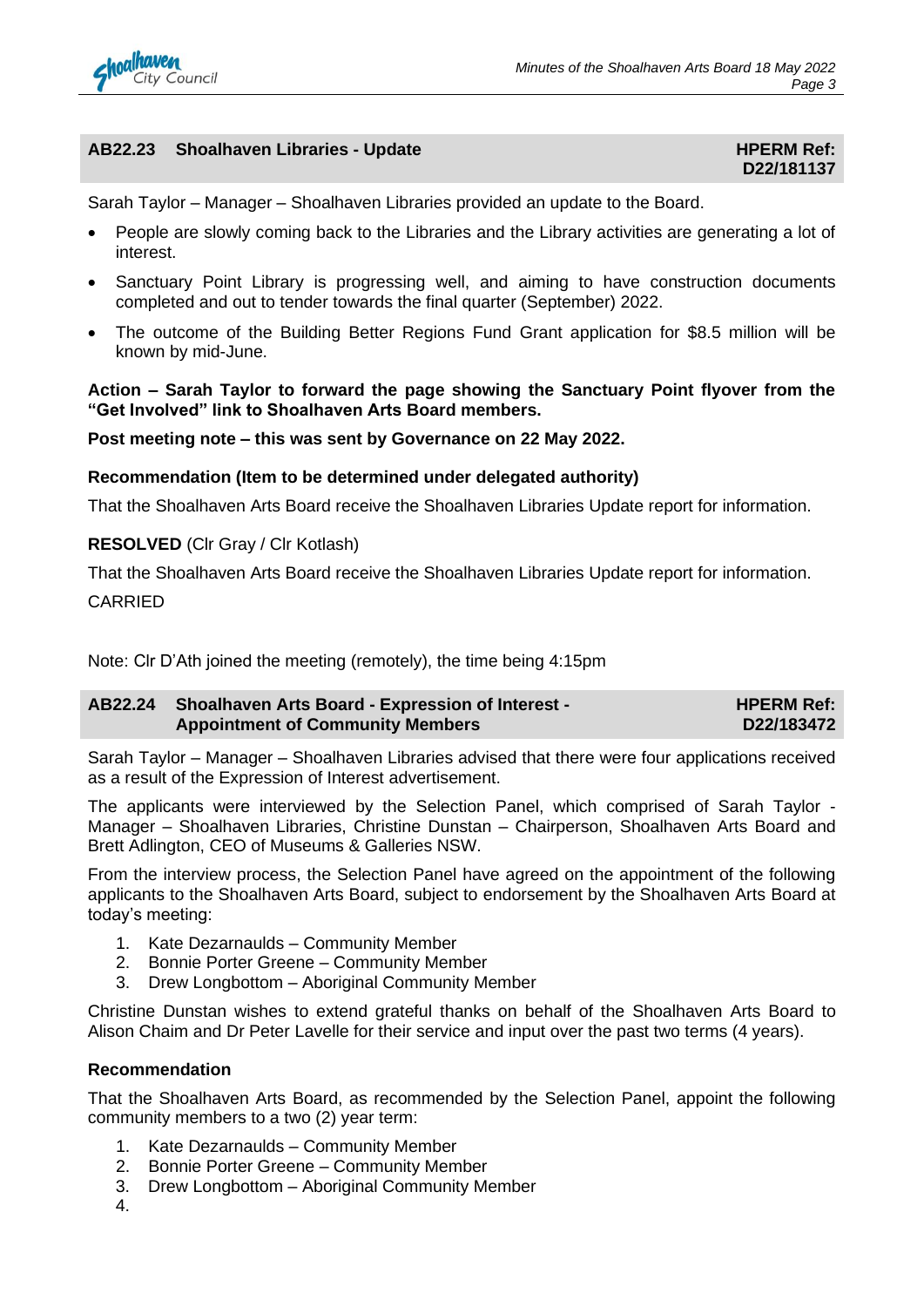

#### **RECOMMENDATION** (Clr Gray / Frank Howarth)

That the Shoalhaven Arts Board, as recommended by the Selection Panel, endorse the appoint of the following community members to a two (2) year term:

- 1. Kate Dezarnaulds Community Member
- 2. Bonnie Porter Greene Community Member
- 3. Drew Longbottom Aboriginal Community Member

CARRIED

| AB22.25 Shoalhaven Regional Gallery- Update- February, March, | <b>HPERM Ref:</b> |
|---------------------------------------------------------------|-------------------|
| <b>April 2022</b>                                             | D22/184063        |

Bronwyn Coulston – Manager - Arts & Culture provided an update on the Shoalhaven Regional Gallery.

- In relation to Grant Funded projects, the Streets as Shared Spaces Public Art Project includes the following upcoming two events:
	- o Community celebration of the Gateway Artworks at Ulladulla Harbour to be held on 29 May. Invitations will be sent out ASAP.
	- o Reconnections Event on the forecourt of Shoalhaven Entertainment Centre to be held on 5 June. Invitations, information and publicity should be out to SAB members by no later than Monday, 23 May 2022.

#### **Recommendation (Item to be determined under delegated authority)**

That the Shoalhaven Arts Board receive the Regional Gallery report for information.

**RESOLVED** (Stephen Buzacott / Clr Gray)

That the Shoalhaven Arts Board receive the Regional Gallery report for information.

CARRIED

#### **AB22.26 Update - Shoalhaven Arts Foundation and South Coast Regional Arts Development Organisation HPERM Ref: D22/185778**

Bronwyn Coulston – Manager - Arts & Culture advised that she has received extensive positive feedback since the Council Resolution to approve funding towards the establishment of the Shoalhaven Arts Foundation.

- Aiming to have the doors open for the Shoalhaven Arts Foundation early in 2023.
- Foundation Board to be established later this year and appointment of staff to commence in early 2023.
- A consultant will be appointed to carry out establishment tasks including the Initial Founding Board. It is likely that the Initial Founding Board will be appointed through an expression of interest process, but this will be determined based on the recommendations of the consultant.
- The Foundation Board will be skills based and is hoped to include legal, financial and philanthropy backgrounds.

The Shoalhaven Arts Board would like to extend incredible gratitude to Council for their support towards the Shoalhaven Arts Foundation and the Regional Arts Development Organisation (RADO).

#### **Recommendation (Item to be determined under delegated authority)**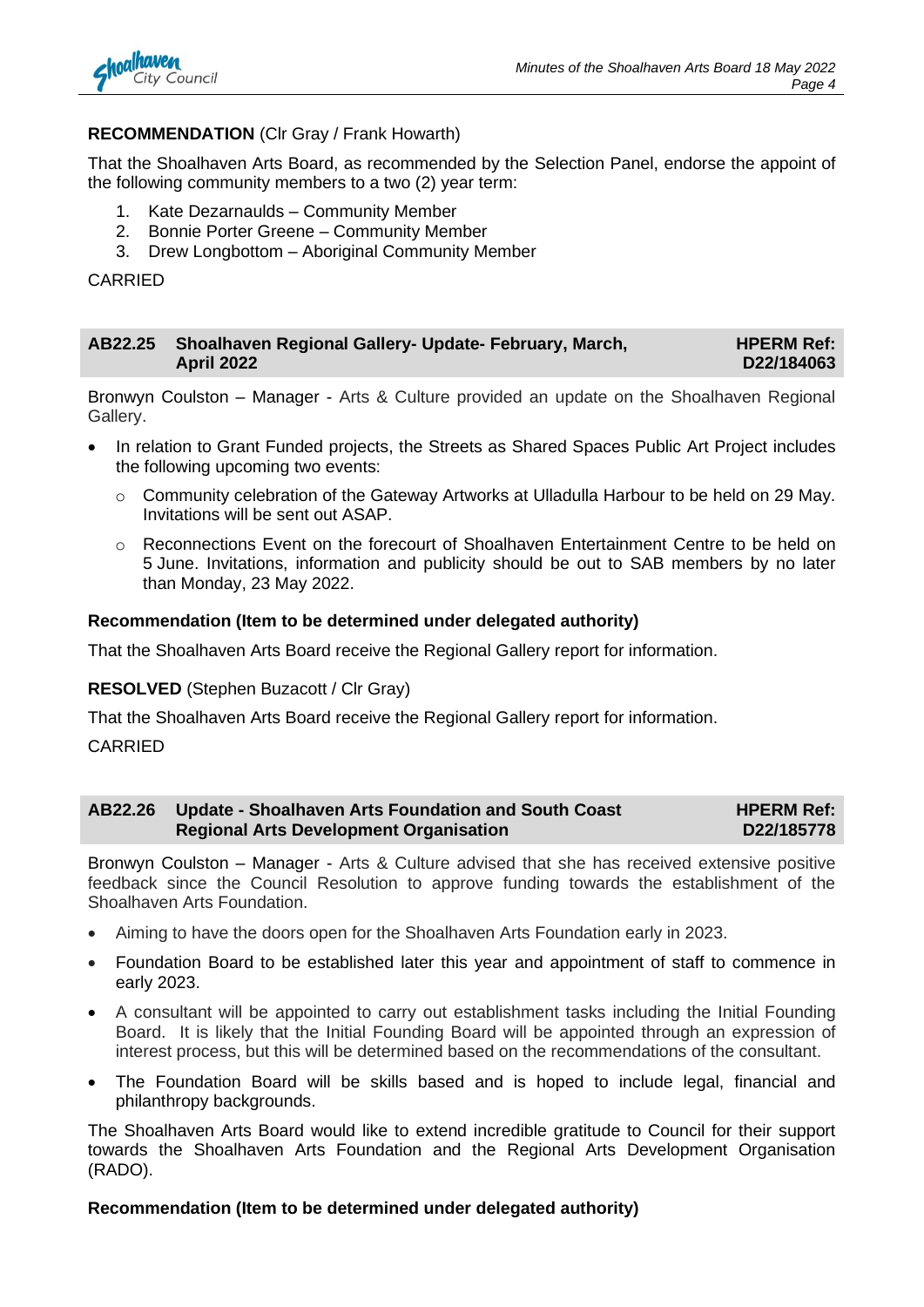

That the report be received for information.

#### **RESOLVED** (Frank Howarth / Stephen Buzacott)

That the report be received for information.

CARRIED

#### **AB22.27 Variation Request - Shoalhaven Arts Board Grants HPERM Ref:**

**Recommendation (Item to be determined under delegated authority)**

That, under the Shoalhaven Arts Board Grants Guidelines:

- 1. Approval to vary project activities be given to Alaska Turner and Joanna Thomas.
- 2. Approval for a time variation be given to for Alaska Turner.

#### **RESOLVED** (Clr Gray / Clr Kotlash)

That, under the Shoalhaven Arts Board Grants Guidelines, approval to be given to:

- 1. Alaska Turner and Joanna Thomas to vary project activities.
- 2. Alaska Turner for a time variation.

CARRIED

#### **AB22.28** Shoalhaven Entertainment Centre Update **Mateurs AB22.28** Shoalhaven Entertainment Centre Update

**D22/196794**

**D22/185881**

Karen Patterson – Manager – Shoalhaven Entertainment Centre advised that the Live & Local Professional Development program was a success in March, with four different sessions having more than 75 attendants. Live and Local Shoalhaven offered two-hour live music sessions at Stockland Nowra on Thursday evenings, Saturday afternoons and Sunday mornings during March and April. Live and Local continues to receive positive feedback.

#### **Recommendation (Item to be determined under delegated authority)**

That Shoalhaven Arts Board receives the Shoalhaven Entertainment Centre Update report for information.

#### **RESOLVED** (Jenny Thompson / Lynda Kelly)

That Shoalhaven Arts Board receives the Shoalhaven Entertainment Centre Update report for information.

#### CARRIED

#### AB22.29 Cultural and Creative Industries Strategy & Planning **HPERM Ref:**

**D22/163142**

- Bronwyn Coulston Manager, Arts & Culture advised that as discussed earlier at Item AB22.23, Council is awaiting the outcome on the Building Better Regions Fund Grant application. Council has agreed to match the funding if the Grant application is successful, however if the application is unsuccessful then the Council funding will not be awarded.
- Discussion took place around developing a new strategic plan for the Shoalhaven Arts Board this year, the purpose of which is to provide advice, recommendations and visions to Council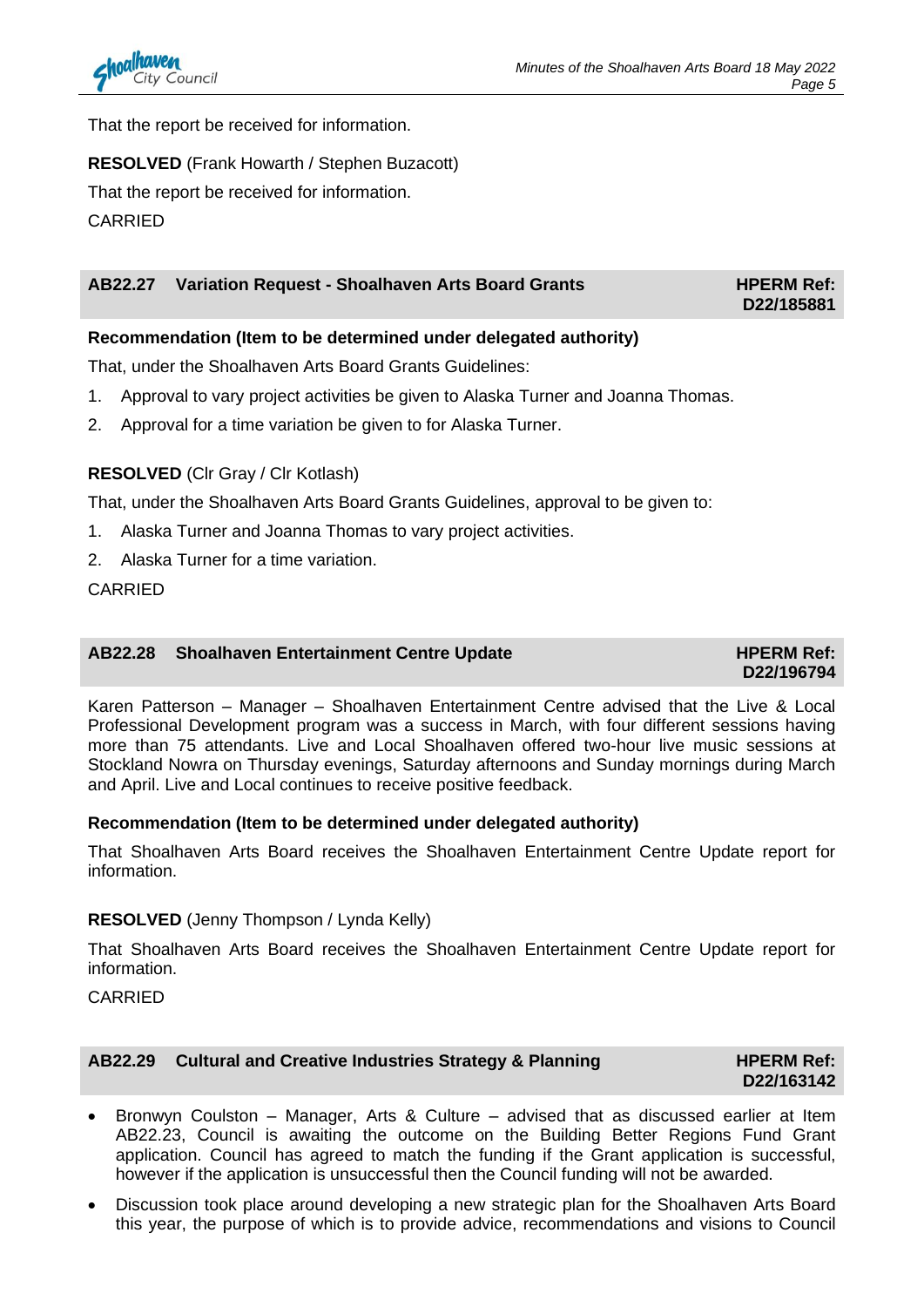

on strategies and planning within cultural and creative industries.

• It was suggested that the Strategic Plan and development of a working party be added to the Agenda for the next meeting.

**Action: Bronwyn Coulston - Manager to forward the link to the current Strategic Plan to the Shoalhaven Arts Board (SAB) members for their review. Any suggested amendments were requested to be sent to Bronwyn Coulston for collation and consideration.**

#### **Recommendation**

That Council provide an update to the Shoalhaven Arts Board on any cultural and creative industry strategies and/or planning that is underway or proposed.

**Action: Bronwyn Coulston - Manager to forward the link to the current Strategic Plan to the Shoalhaven Arts Board (SAB) members for their review. Any suggested amendments were requested to be sent to Bronwyn Coulston for collation and consideration.**

**RECOMMENDATION** (Stephen Buzacott / Frank Howarth)

That the Shoalhaven Arts Board undertake a review of the existing Strategic Plan and present a Revised Strategic Plan to Council for consideration and adoption following the public exhibition process.

CARRIED

#### **GENERAL BUSINESS**

#### **AB22.30 Additional Item - Workshop - Induction of New Members / Strategic Plan Review**

Following discussion on the Strategic Plan Review, the Shoalhaven Arts Board members suggested that new members be invited to attend an informal meeting / workshop as an introduction to the Shoalhaven Arts Board, at which time an induction for the new members can be facilitated.

#### **RESOLVED** (By consent)

That the Shoalhaven Arts Board:

- 1. Schedule an informal meeting / workshop to be held in June or July to discuss the review of Strategic Plan.
- 2. Following Council's final endorsement, extend an invitation to the newly appointed members to attend the abovementioned informal meeting / workshop.
- 3. Invite Council's Governance Coordinator to induct the newly appointed members to the Shoalhaven Arts Board as part of the meeting / workshop

CARRIED

#### **AB22.31 Additional Item - Cultural Development**

- Discussion took place on the suggestion from Clr Gray for Council to create a new staff position - Cultural Development Officer, whose role would be to work closely with local schools and educators, small arts organisations and across all departments of Council.
- Christine Dunstan noted that there is no existing register of arts organisations and practicing artists throughout the Shoalhaven.
- Sarah Taylor Manager Shoalhaven Libraries advised that there is an existing Artist